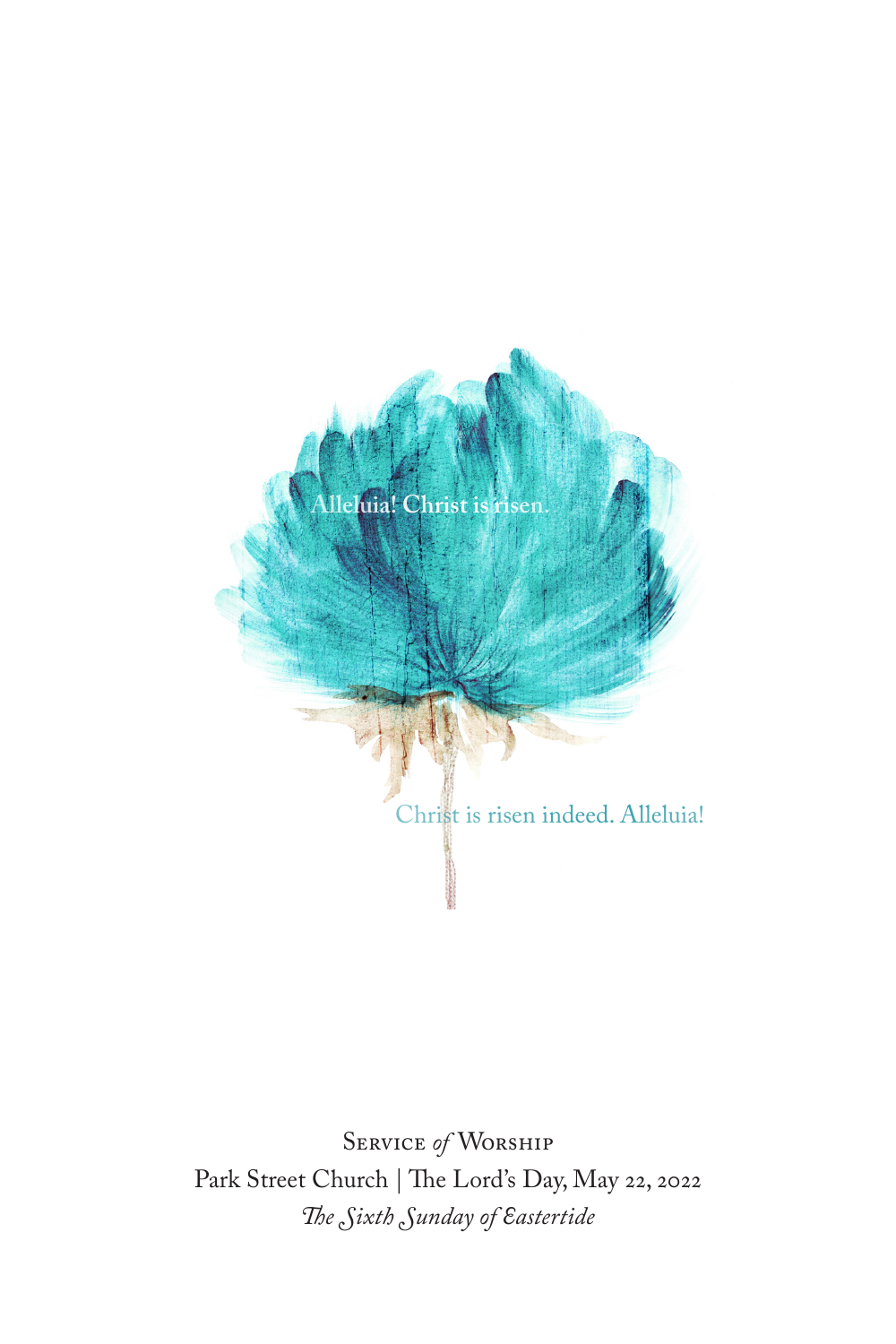*This service booklet contains instructions (usually under the traditional symbol* ¶*, called a pilcrow) and explanations to aid the full participation of God's people in his worship. The People read or sing all* **bold text** *with a loud voice. Where hymns are listed, the name of the tune appears right-flush in small caps. Scripture lessons are taken from the English Standard Version.*

*We are in the fifty-day season of Eastertide. The colors of the season are white and gold. Here we sing our most joyous music, and "Alleluias" abound as we unite in praise with the Christian family around the globe: "Sing to the Lord, for he has triumphed gloriously." (Ex. 15:1) The bodily resurrection of Jesus Christ proves unambiguously that God is the final victor in the battle between Light and Darkness. Our greatest enemy is vanquished, and the new life of Jesus has come (in part) and is coming (in full) to all those who trust in him.*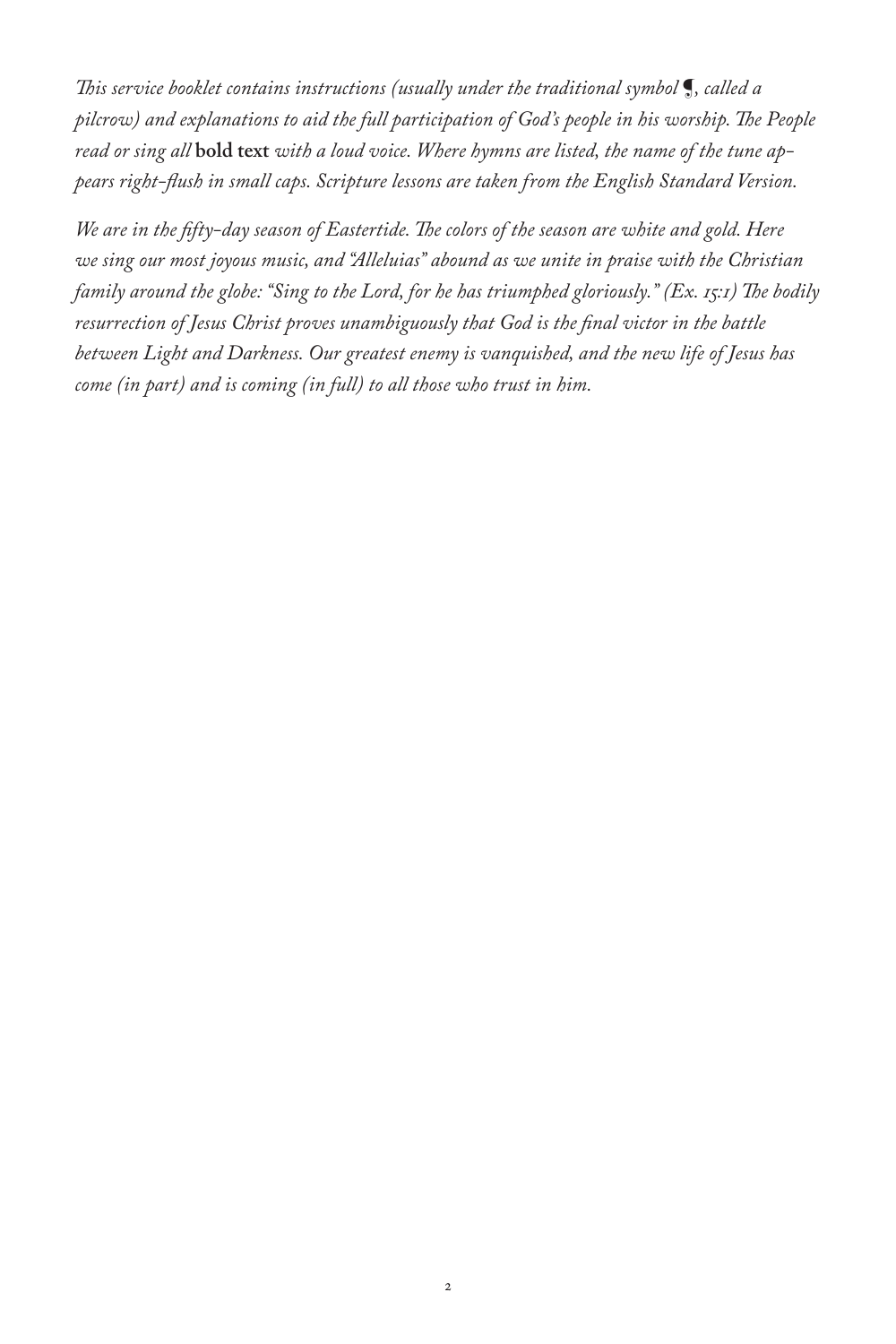### THE PRELUDE

¶ *Music is played upon the organ or by the musicians, preparing us in body and mind to enter together into the presence of God.* 

### **INTROIT**  $(\text{II am})$

I am the Resurrection, *from Requiem*

I am the resurrection and the life, saith the Lord: He that believeth in me, though he were dead, yet shall he live: And whosoever liveth and believeth in me shall never die.

Words: John 11:25 Music: John Rutter (b. 1945)

¶ *Immediately at the conclusion of the Introit, the People stand.*

# call to worship *from Isaiah 12*

|  | Leader                                                           | Alleluia! Christ is risen.                                  |  |  |
|--|------------------------------------------------------------------|-------------------------------------------------------------|--|--|
|  | People                                                           | He is risen indeed. Alleluia!                               |  |  |
|  | Leader                                                           | I will praise you, O LORD.                                  |  |  |
|  |                                                                  | Surely God is my salvation; I will trust and not be afraid. |  |  |
|  | The LORD is my strength and my song; he has become my salvation. |                                                             |  |  |
|  | Leader                                                           | Give thanks to the LORD, call on his name;                  |  |  |
|  |                                                                  | make known among the nations what he has done,              |  |  |
|  |                                                                  | and proclaim that his name is exalted.                      |  |  |
|  | People                                                           | Sing to the LORD, for he has done glorious things;          |  |  |
|  |                                                                  | let this be known to all the world.                         |  |  |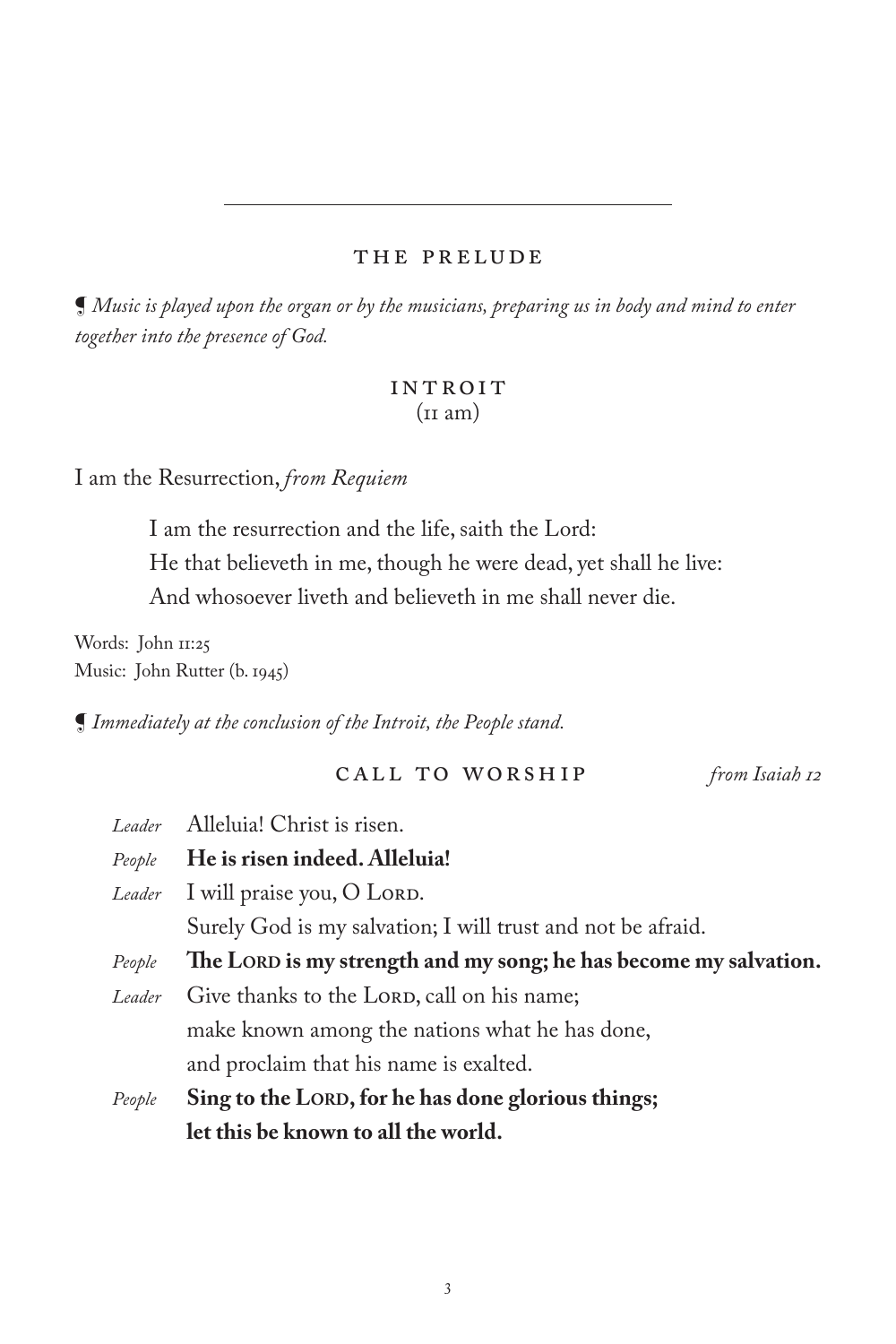hymn

Jesus Lives! St. Albinus



† **appall:** literally *to grow pale* (in fear) **enthrall:** literally *enslave;* to be held under someone's power **nought:** *nothing*

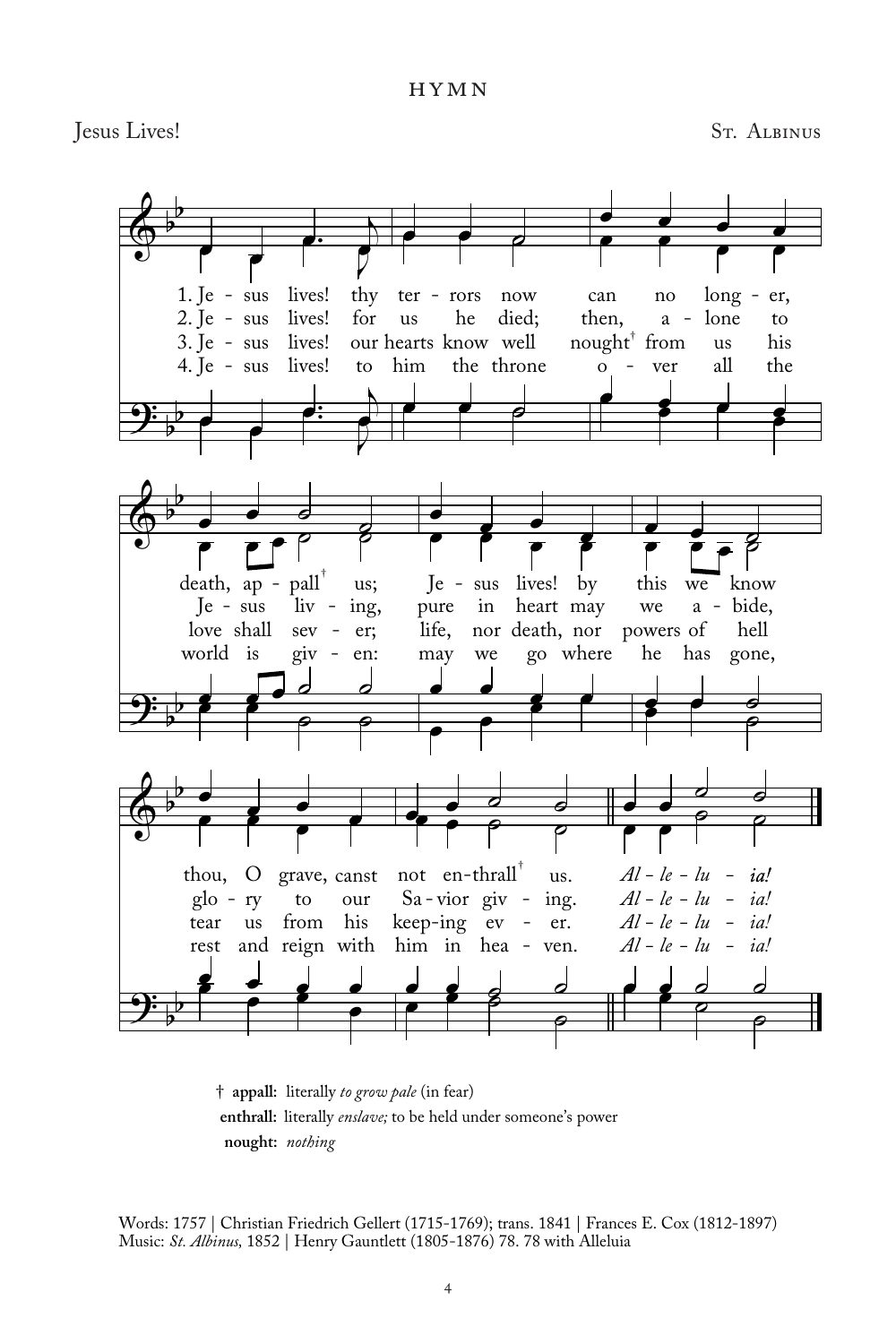# INVOCATION, CONFESSION OF SIN, *&* THE LORD'S PRAYER

# ¶ *Led by the Elder*

**Our Father who art in heaven; hallowed be thy Name. Thy kingdom come. Thy will be done on earth, as it is in heaven. Give us this day our coming day's bread; and forgive us our debts, as we forgive our debtors; and lead us not into trial, but deliver us from the Evil One. For thine is the kingdom, and the power, and the glory, for ever. Amen.**

#### THE PEACE

*Leader* The peace of the Lord be always with you.

*People* **And with your spirit.**

¶ *Greet one another in the peace of Christ. Following the Peace, the People sit.*

Announcements *&* LIFE OF THE CHURCH

#### ANTHEM

 $(in am)$ 

Stay With Us

Stay with us, Lord Jesus, stay with us. Stay with us, it soon is evening, and night is falling.

Jesus Christ the world's true light! Shine so the darkness cannot overcome it!

Let your light pierce the darkness and fill your church with its glory.

Words: based on Luke 24:29 and *Phos hilaron*, translated by Gracia Grindal Music: Egil Hovland (1924-2013)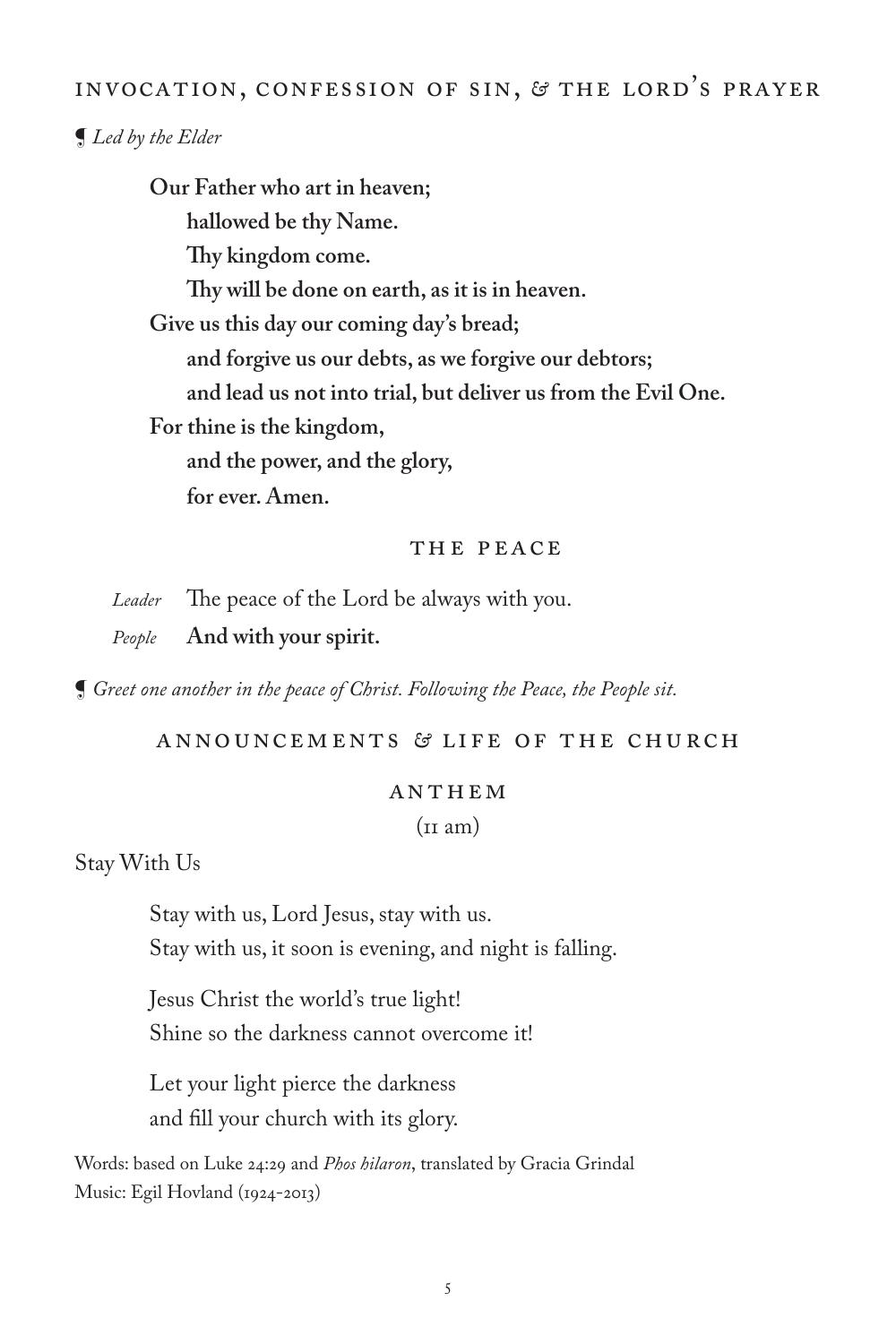### The First Lesson

# *Deuteronomy 6:1–9 pew Bible p.151*

*Reader* The Word of the Lord.

*People* **Thanks be to God.**

### HYMN

¶ *A Minister prays for the Children. The People stand; Children are dismissed to Children's Church during the hymn.*

 $N^{\circ}$  565 All for Jesus Wycliff

¶ *The People sit.*

### The Second Lesson

 *Colossians 1:9–14 pew Bible p. 983*

*Reader* The Word of the Lord. *People* **Thanks be to God.**

### The Gloria Patri

¶ *The People stand. (Hymn № 734)*

**Glory be to the Father, and to the Son, and to the Holy Ghost; as it was in the beginning, is now, and ever shall be, world without end. Amen, Amen.**

¶ *After the prayer, the People sit.*

SERMON

*Prayers for Life* Mark Booker

### HYMN

¶ *The People stand.*

As Sons of the Day LAUDATE DOMINUM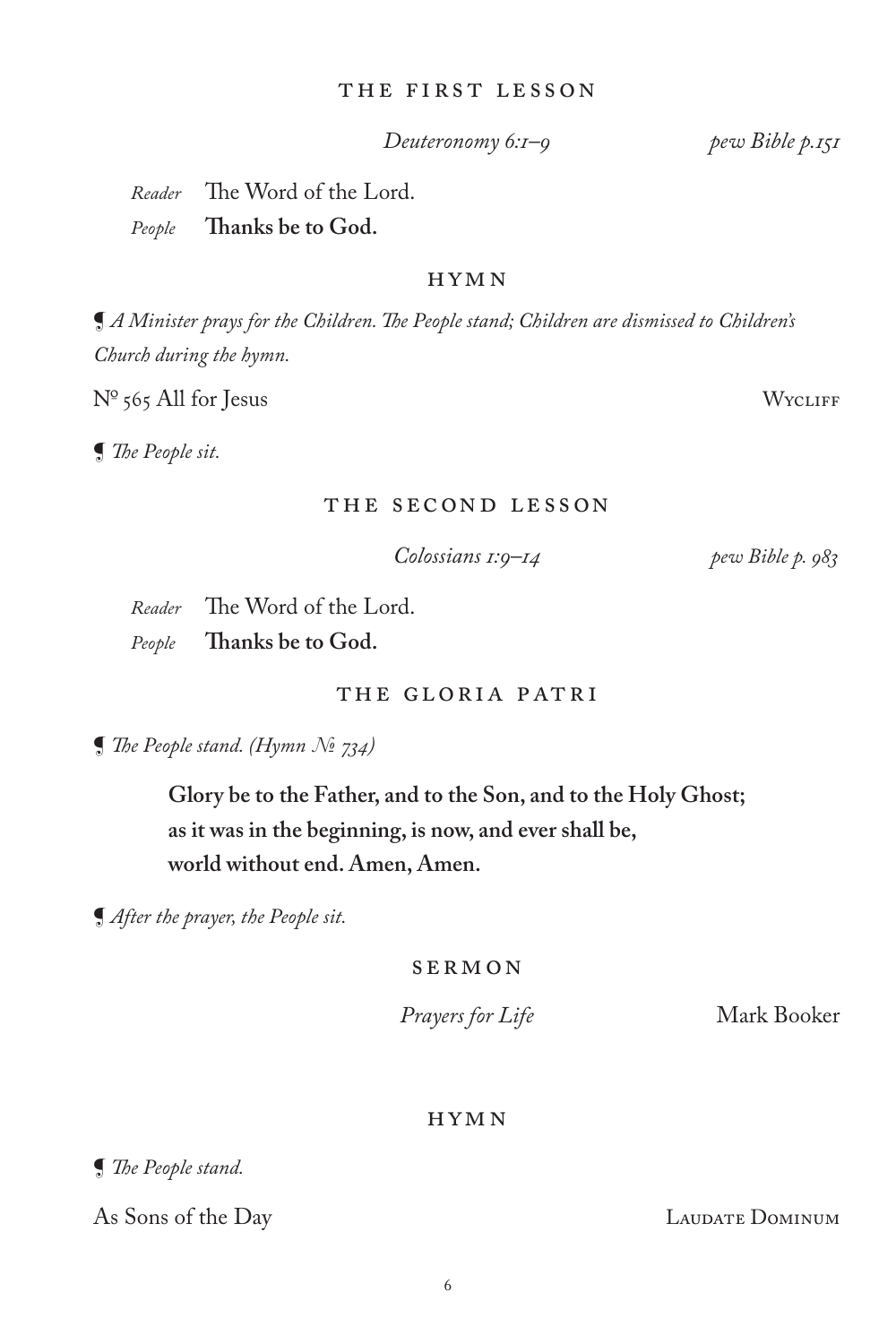

Words: 1975 | Christopher Idle (b. 1938) *based on 1 Thess. 5: 8–23* Music: *Laudate Dominum,* 1894 | C. H. H. Parry (1848-1918) Words © 1982 Hope Publishing Company. Reprinted under Onelicense.net no. A-721487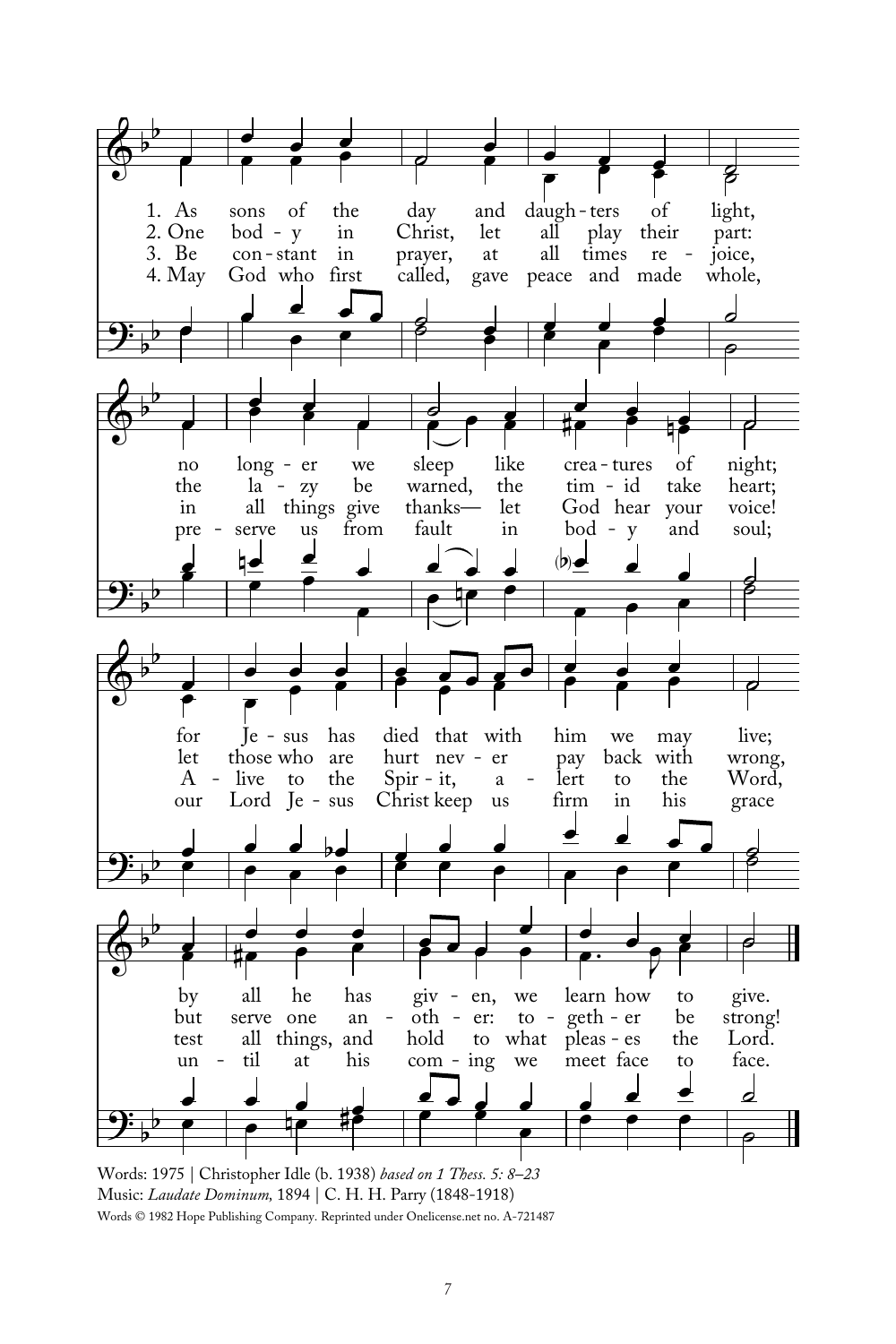#### THE PRAYERS

¶ *The People kneel or sit. A Minister leads the People in prayer for the world, the church, the sick, and the suffering.*

#### **OFFERTORY**

¶ *The People sit. The offering plates are passed. Music is offered to the Lord.* 

Aria, from *Messiah*

He was cut off out of the land of the living: for the transgression of thy people was he stricken.

But thou didst not leave his soul in hell nor didst thou suffer thy Holy One to see corruption

Words: Psalm 16:10 | Music: G. F. Handel (1685-1759)

### Presentation of Offerings

¶ *The People stand and sing as the offerings are brought forward by the ushers. A Minister then presents them to the Lord in prayer.*

> **Praise God, from whom all blessings flow; Praise him, all creatures here below; Praise him above, ye heavenly host; Praise Father, Son, and Holy Ghost. Amen.**

#### HYMN

Nº 281 I Know That My Redeemer Lives Shout On

#### BENEDICTION

#### The POSTLUDE

¶ *The People sit or may leave quietly as a joyous work is played upon the organ. Please be respectful of those listening to the postlude in the sanctuary or via the livestream.*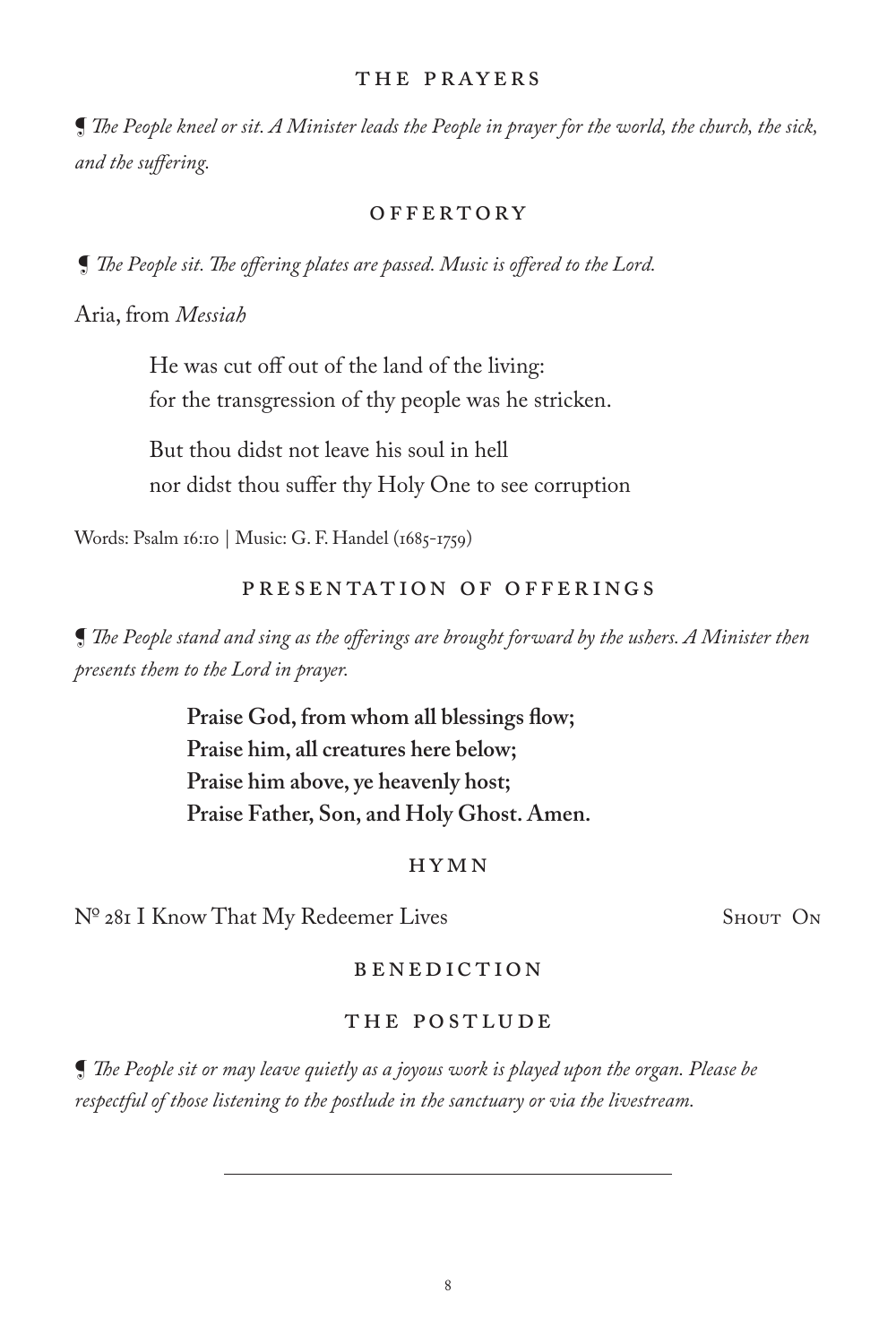# service leaders and participants

Mark Booker, *Senior Minister* Nathan Skinner, *Director of Music*

| ASSISTING MINISTER Raymond Kam, <i>Minister to Internationals</i>                                  |                              |  |
|----------------------------------------------------------------------------------------------------|------------------------------|--|
|                                                                                                    | ELDERS $8.30$ Doug May       |  |
|                                                                                                    | <i>II</i> :00 Jason Abraham  |  |
|                                                                                                    | LAY READERS 8.30 Vera Benson |  |
| II:OO                                                                                              | Chinwendu Olivia Ibe         |  |
| MUSICIANS The Sanctuary Choir; Daniel Schmunk, Director of Choral Music<br>Jessica Kelley, soprano |                              |  |

*A complete staff directory can be found at www.parkstreet.org/about-us/staff/*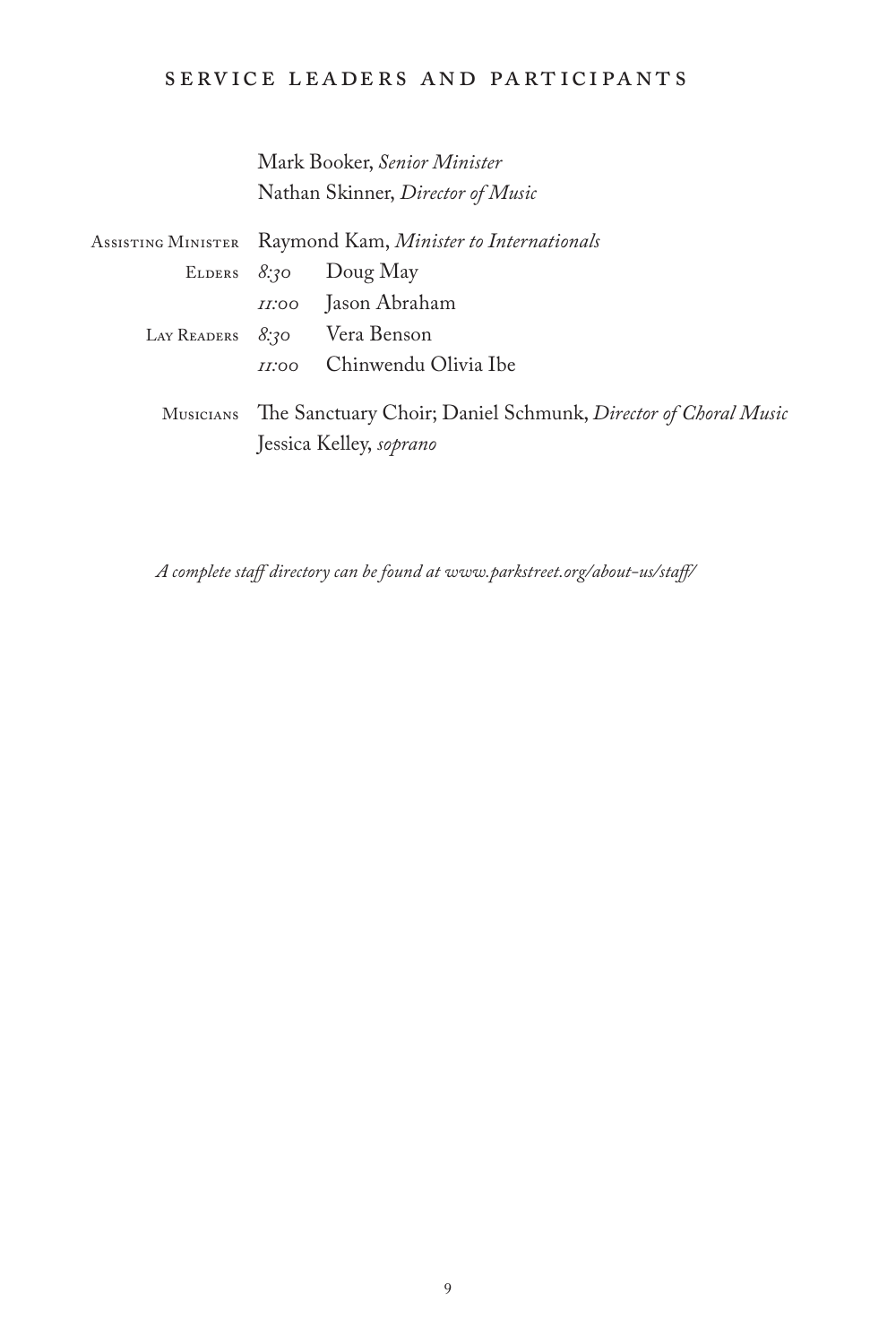### COLLECTIVE PRAYERS

*All these with one accord were devoting themselves to prayer together... (Acts 1:14)*

### **Let us pray together:**

For peoples facing significant harm of armed conflict including Ukraine, Afghanistan, Ethiopia, Mexico, and Yemen.

For justice, peace, and the forgiveness of Christ to fill the Buffalo community and especially those families who have lost loved ones in this senseless act of evil.

For those preparing for marriage, that God would grant wisdom, joy, and deepening sanctification.

For spiritual discernment so that the church recognizes truth from error, remembering that "even Satan disguises himself as an angel of light." (2 Corinthians 11:13-15)

For spiritual revival in Boston and across the country!

Submit prayer requests to **www.parkstreet.org/requestprayer**

(or call 617-523-3383)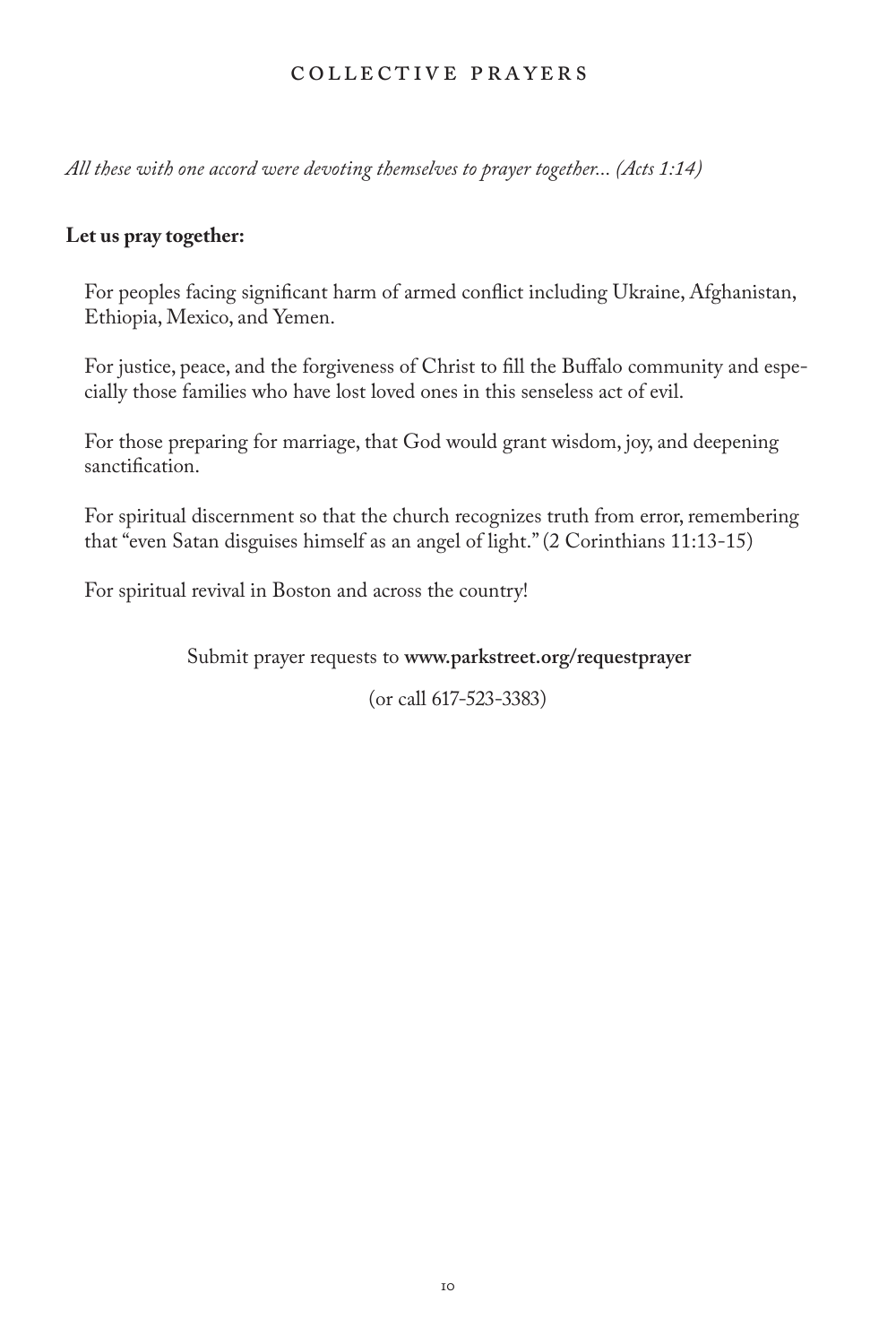### **ANNOUNCEMENTS**

# **Christian Formation Classes**

The Book of Acts | 9:45 AM | Common Room Ezekiel: Prophet in Exile | 9:45 AM | Granary Room Healing Prayer | Sun, May 22 | 9:45 am & 5:30 pm | Fellowship Hall | Led by Dr. Balboni & Dr. Knight: *What does the Bible say about wholeness, healing and prayer?* 

# **College Ministry House Room Openings**

Twenty-somethings with a heart for undergrad ministry are encouraged to apply for residential openings at the Wilson House (PSC's college ministry house) near Harvard Square. Administrative Coordinator and Social Media Manager needed. Email: **Catrice.Conover@cru.org** 

### **Join a Park Street Church Welcome Team**

We need your help welcoming! If you're new to the church, joining our Welcome Team or Coffee Hour Team is a great way to connect with others while serving. You'll join a consistent small group to welcome others into the church at 1–2 services a month. To learn more, email: **rwetzig@parkstreet.org** 

### **Financial Update**

The Emergency Relief–Afghan Fund & the Deacon's Fund have healthy balances, so feel free to support the general M&O and Missions budgets as you consider giving in order to keep on pace with budgeted giving.

# **Death, Dying & What Comes Next | Mon, May 23 | 6:00 pm**

A conversation on religious practice and palliative care. TMEC Amphitheater, Harvard Medical School. Register at **parkstreet.org/events**

# **Support the Work of World Relief in Ukraine**

To support the work of World Relief and IFES in Ukraine, write "Ukraine" on your giving envelope or check memo. Or give online at **parkstreet.org/give** and select "World Relief Sunday-Ukraine" in the dropdown menu.

# **Park Street Summer Softball is Starting | Saturday Mornings | mid May–Aug**

Join our co-ed recreational church softball league! Email: **parkstreetsoftball@gmail.com** 

Sign up for regular updates at: **parkstreet.org/enews** 

For more in-depth announcements, or for registration links, please visit: **www.parkstreet.org/announcements**